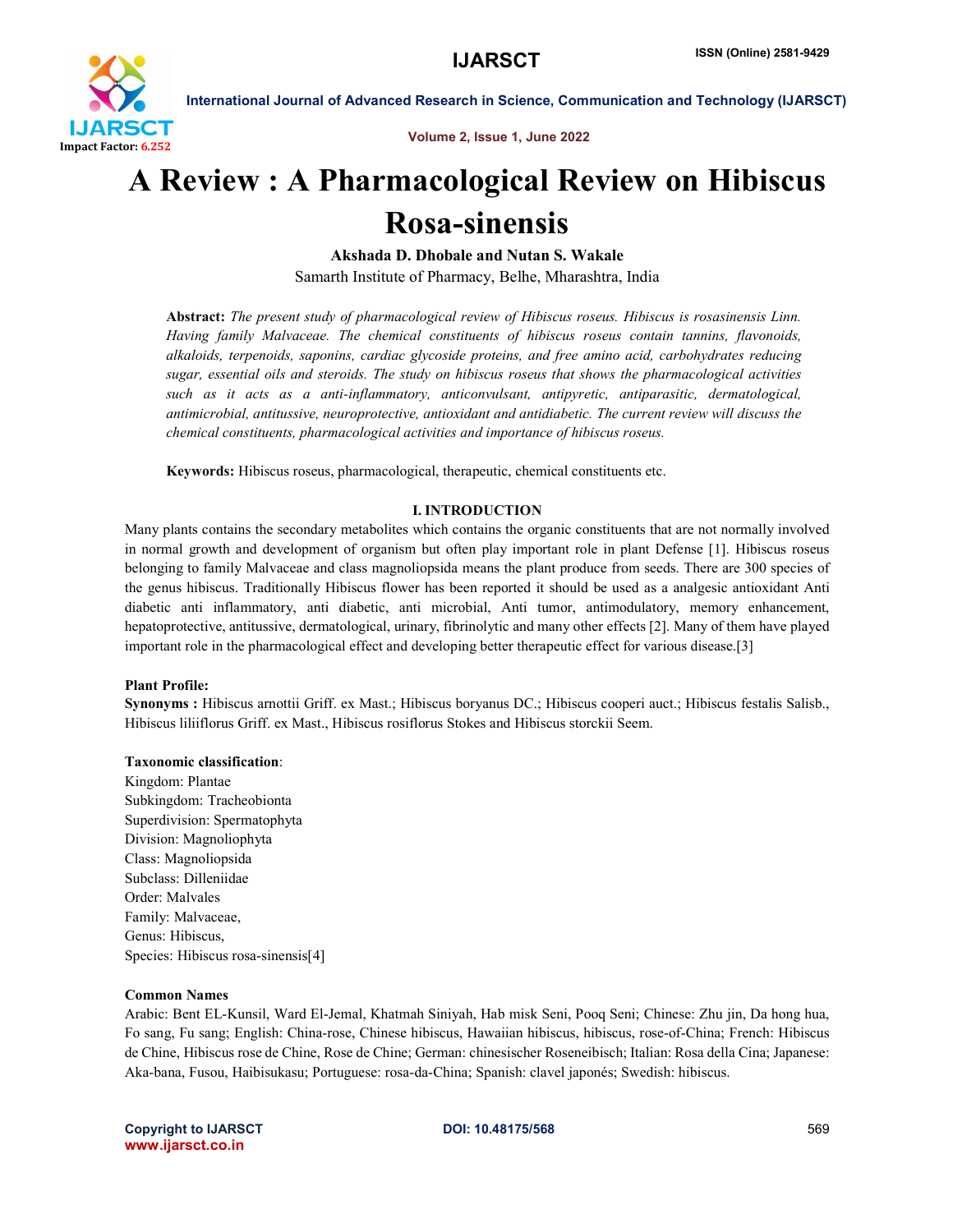### **IJARSCT** ISSN (Online) 2581-9429

# IJARSCT Impact Factor: 6.252

International Journal of Advanced Research in Science, Communication and Technology (IJARSCT)

Volume 2, Issue 1, June 2022





Figure 1: Hibiscus Rosa-sinensis

In Hindi Hibiscus rosa sinensis is known as gurhal. The common name of Hibiscus rosa sinensis are tropical hibiscus, Chinese hibiscus. It belongs to the Malvaceae family. This is a glabrous shrub and widely cultivated in tropics. In India it is a perennial ornamental shrub which is available easily. The height of the plant is between 7 to 12 feet and spread from 6 to 10 feet. There are so many. Pharmacological and pharmaceutical importances of Hibiscus rasa sinensis. It shows various pharmacological activities such as aphrodisiac, laxative, oral. Contraceptive, menorrhagic, antioxidant etc. This plant also possesses anti-fertility activity. The mucilage isolated from the leaves of Hibiscus rosa sinensis was homogeneous on electrophorosis. It contains acidic polysaccharide and showed considerable anticomplementary activity [5].

#### Chemical Constituents

The edible portion of the flower (61.6 %) was reported to have the following nutrient composition (per 100 g): moisture 89.8 %, nitrogen 0.064 %, fat 0.36 %, crude fiber 1.56 %, calcium 4.04 mg, phosphorus 26.68 mg, iron 1.69 mg, thiamine 0.031 mg, riboflavin 0.048 mg, ascorbic acid 4.16 mg and niacin0.61 mg. Petals of Hibiscus rosa-sinensis were reported to contain quercetin-3-di-O-β-D-glucoside; quercetin-3-7-di-O-β-D –glucoside; quercetin-3-O-β-D-sophorotrioside; and kaempferol and kaempferol-3-O-β-xylosylglucoside. The major anthocyanin contained in the red flowers of H. rosasinensis was cyanidin-3-sophoroside. Red-petalled varieties of H. rosa-sinensis were found to have more number of anthocyaninbands compared with that observed in yellow-yellow orange varieties. Thevarieties in the different coloured groups differed in the quantitative distribution of anthocyanins, leucoanthocyanins, flavonol and carotenoids. Flavonoid aglycones found in the flowers (per gm fresh tissues) included quercetin 7 mg and cyanidin 36 mg. The flowers were also reported to contain the following flavones: quercetin-3-diglucoside, quercetin-3, 7-diglucoside, cyanidin-3, 5-diglucoside and cyanidin-3-sophoroside-3-5 glucoside from deep yellow and white flowers and from ivory white flowers is kaempferol-3- xylosylglucoside. Leaves and stems contain β-sitosterol, stigma sterol, taraxeryl acetate and three cyclopropane compounds And their derivatives. Fatty acids, fatty alcohols and hydrocarbons were identified from Hibiscus rosa Sinensis leaves. Quercetin, β-sitosterol and linoleic acid can be selected as bioactive markers for Quantification of Hibiscus rosa sinensis flower.[6]

| Sr.no | <b>Plant Part</b> | <b>Chemical constituents</b>                                                      |  |  |
|-------|-------------------|-----------------------------------------------------------------------------------|--|--|
|       | <b>Flowers</b>    | citric<br>Thiamine, Riboflavin, Niacin and Ascorbic acid, Apigenidin,             |  |  |
|       |                   | acid, fructose, glucose, oxalic acid, pelargonidin, quercetin.                    |  |  |
|       | Leaves            | Alkaloids, glycosides, reducing sugars, fatty materials, resin and sterols, Fatty |  |  |
|       |                   | acids, fatty alcohol, and hydrocarbon, sterculic and malvalic acid.               |  |  |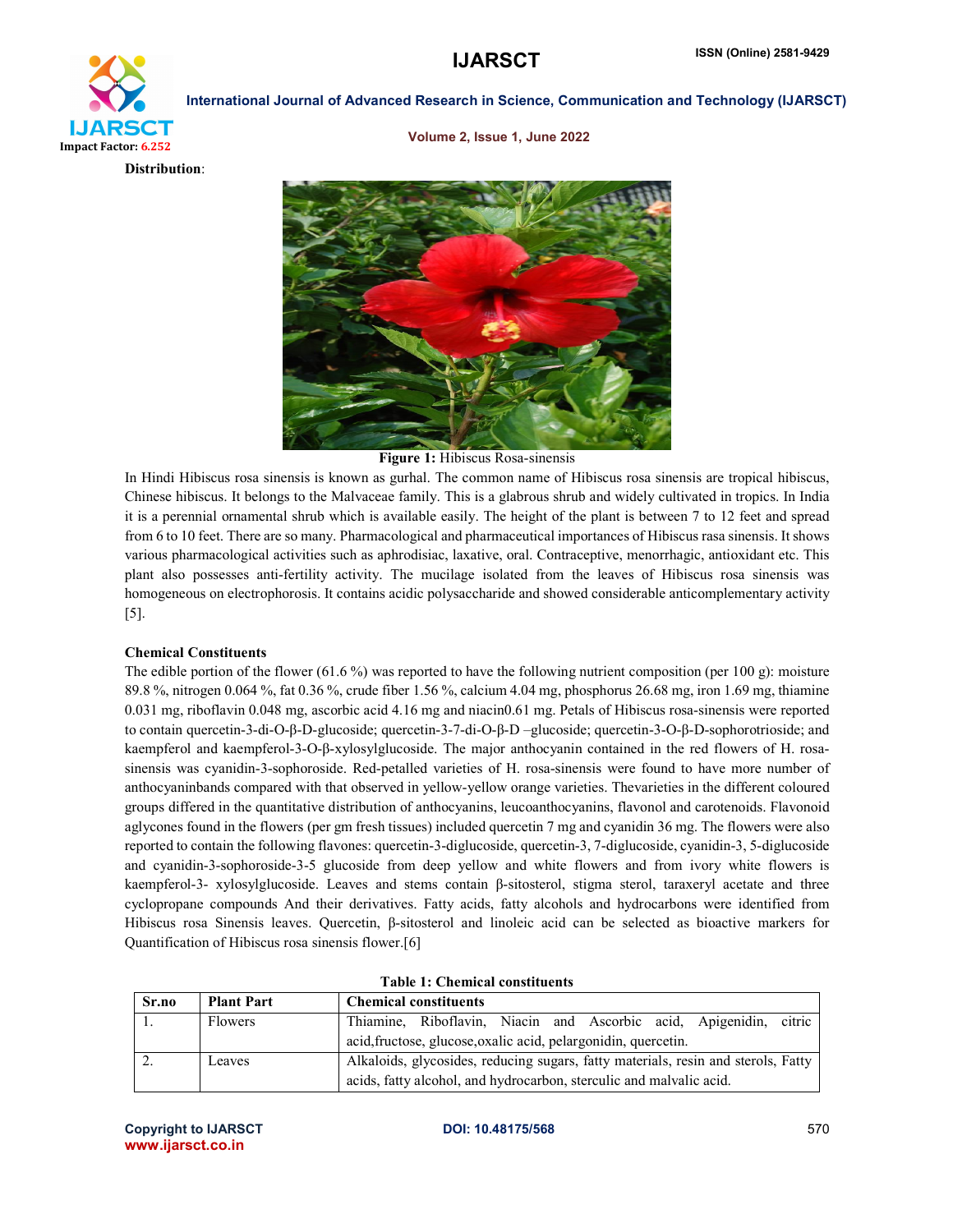

#### Volume 2, Issue 1, June 2022

|  | Roots       | Glycosides, tannins, phytosterols, fixed oils, fats, proteins, amino acids,       |
|--|-------------|-----------------------------------------------------------------------------------|
|  |             | flavonoids, Saponins, gums and mucilage.                                          |
|  | <b>Stem</b> | Teraxeryl acetate, B-sitosterol and the cyclicacids sterculic and malvalic acids. |

#### Traditional Uses

Hibiscus rosa sinensis has been used in Siddha medicine, a traditional Tamil system from South India, for many centuries. Hibiscus extracts have been used for ages in Ayurveda to cure many ailments. The plants have the natural health benefit that can be used to cure diseases naturally. They are used to cure ailments such as cough cold, hair loss and hair greying also. The flowers and leaves of this plant play a major role in hair treatment. These are ground into a fine paste with water and this is generally used as a shampoo plus conditioner. The plant also helps to improve the overall texture and health of hair. Hibiscus is a sweet sour herb and is used in the preparation of herbal teas. It acts as an antioxidant and also helps in the reduction of cholesterol levels. It has also been used in the traditional medicine for treating colds, loss of appetite, disorders of the respiratory tract. The plant is beneficial as a mild laxative, expectorant and diuretic. The hibiscus Rosa sinensis has been found to have emmenagogue effects which can stimulate menstruation and in some women, cause an abortion.

#### Pharmacological Activities

#### 1. Antimicrobial Activity

The antimicrobial activity of Hibiscus rosa-sinensis extracts was examined against Gram positive and Gram-negative bacteria and fungal strains by measuring zone of inhibition. The leaf extract showed high activity against Staphylococcus aureus at very low concentration (2.5µg/ml) compared to E.coli, Bacillus subtilis. Leaf extract also showed high activity against Candida parapsilosis at a very low concentration (2.5µg/ml) compared to Aspergillus niger. The Hibiscus rosasinensis root extract showed high activity against all theted tes bacteria at very low concentration (2.5µg/ml). Root extract showed high activity against Candida parapsilosis and Aspergillus niger at a very low concentration (2.5ug/ml) compared to Trichophyton rubrum. The flowers extract showed activity against E.coli and Staphylococcus aureus (12 mm) at low concentration (2.5µg/ml). Flower extract also showed high activity against Candida parapsilosis and Aspergillus niger at a low concentration (2 Sug/ml) [7].

#### 2. Anti-inflammatory

Ethanol extract of dried leaves administered intraperitonially to rats at a dose of 100.0mg/kg,was active carregenin – induced pedal edema. Vivek tomer et al explains the anti inflammetory activity of hibiscus rosa sinensis. So many inflammatory conditions such as inflammation of blenorrhorea, bronchitis and oral mucosa is treated by Hibiscus rosa sinensis.For antiinflammatory activities,the methanolic extract of hibiscus rosa sinensis leaves were used..Indomethacin is used as standard against carrageen and dextran induces inflammation.[8].

#### 3. Antipyretic Activity

Antipyretic activity 24 Sawarkar. A.R et al studied about the effect of Hibiscus rosa sinensis as an anti pyretic in rats. The antipyretic activity was determined by using the leaves of Hibiscus rosa sinensis and v wistar rat Aqueous and alcoholic extract of Hibiscus rosa sinensis were used to reduce the increased temperature and compared with the control group. Wound healing activity 25 B.Shivnanda Nayak et al performed.[9].

#### 4. Wound Healing

Their study on Sprague dawley rat by using hibiscus rosa sinensis having wound healing activity, Ethanolic extract of Hibiscus rosa sinensis was used. Study indicate that there was 86 % reduction in wound area in those animals which were treated with ethanolic extract of Hibiscus rosa sinensis when compared against control.[10].

#### 5. Anti Cancer

Oral cancer cell lines KB were treated with 75µ g and 125 of h. rosa sinensis oil extract for 24 hours.After subjecting the treated cells to be DNA fragmentation assay, and using agarose gel electrophorosis,it was observed that the cells DNA

Copyright to IJARSCT **DOI: 10.48175/568** 571 www.ijarsct.co.in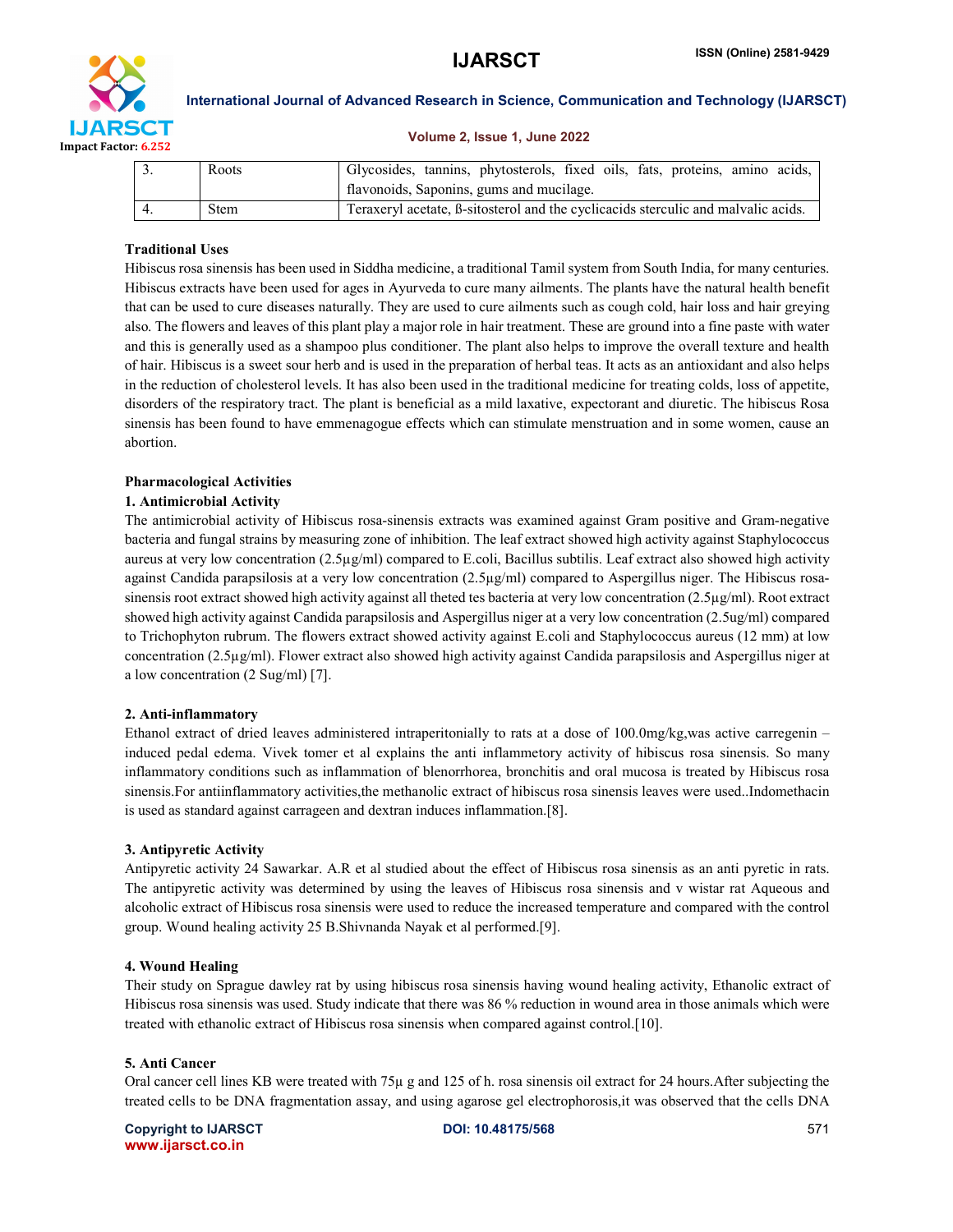

#### Volume 2, Issue 1, June 2022

from the both concentration has been fragmented compared to control sample. This means that hibiscus extract hindered the growth and pilipheration of oral cancer cell. [11].

#### 6. Anticonvulsant Activity

V.S.Kasture et al cover the data on the ethanolic extracts of flower of Hibiscus rosa sinensis which is used to exhibit anticonvulsant activity. The anticonvulsant activity lied in the acetone soluble part of ethanolic extract of Hibiscus rosa sinensis flower according to bioassay guided fractionation. This fraction saves the animals from lithium-pilocarpine, electro shock and kindling, and pentylene tetrazole which are responsible for for inducing convulsion in mice. It was proved that the ethanolic extract of Hibiscus rosa sinensis showed significant anticonvulsive activity.[12].

#### 7. Dermatological Effect

The wound-healing activity of the ethanolic extract of the flowers of Hibiscus rosa-sinensis (5 and 10% w/w) was studied in rats using three different models (excision, incision and dead space wound). The extract increased cellular proliferation and collagen synthesis at the wound site, as evidenced by increase in DNA total protein and total collagen content of granulation tissues. The extract-treated wounds were found to Chemical constituents, pharmacological effects and therapeutic importance of Hibiscus rosa-.. heal much faster as indicated by improved rates of epithelialization and wound contraction. The extract of Hibiscus rosa-sinensis significantly (P<0.001) increased the wound-breaking strength in the incision wound model compared to controls. The extract-treated wounds were found to epithelialize faster, and the rate of wound contraction was significantly  $(P< 0.001)$  increased as compared to control wounds. Wet and dry granulation tissue weights in a dead space wound model increased significantly (P<0.001) [13].

#### 8. Hair Growth Promoting Activity

The petroleum ether leaf extract of Hibiscus rosa sinensis was proven to be a good hair growth promoter in a study involving Wister albino rats. After 14 days, the 5% w/w extract ointment resulted in 4.91  $\pm$  0.261 mm hair length compared to  $6.06 \pm 0.431$  mm in 2% minoxidil treated group, and  $2.21 \pm 0.108$  mm in negative control group. The extract also contributed to 1937  $\pm$  37.84 hairs per cm2 area, while Minoxidil gave 2315  $\pm$  05.78 hairs per cm2 area. The alopecia was induced by exposure to sonic stress, and there were no side effects such as erythema or edema, compared to synthetic hair growth promoting ointment. Similarly, 5% hydrochloric leaves extract exhibited 5.97  $\pm$  0.13 mm hair length, and  $2058 \pm 19.23$  hairs per cm2 area.[14].

#### 9. Antifungal Activity

According to previous studies, the methanol extracts prepared from the leaves of the Hibiscus rosa-sinensis were shown to have antimicrobial activities against Candida albicans, Aspergillus niger, Candida parapsilosis and Trichophyton rubrum. Using well diffusion method and after an incubation period of 24 hours at 37° C, the maximum observed zone of inhibition was  $9.3 \pm 0.57$  mm and it was against Aspergillus niger followed by  $6.6 \pm 0.57$  mm against Candida albicans at 80 µg/ml concentration of of leaves methanolic extract. These fungi were obtained from infected skins, and the chemical coumpounds responsible for the antifungal activity may be due to flavonoids, tannins, terpenoids, saponins, or alkaloids identified in the study.[15]

#### 10. Antioxidant Effect

Antioxidant potential of different solvent extracts of Hibiscus rosa-sinensis was evaluated by estimation of total flavonoids contents, total phenolic contents, DPPH free radical scavenging activity and percentage inhibition of linoleic acid oxidation capacity. Methanol and ethanol extract of Hibiscus rosa-sinensis showed total phenolic  $61.45 \pm 3.23$  and 59.31  $\pm$  4.31 mg/100g as gallic acid equivalent, total flavonoids 53.28  $\pm$  1.93 and 32.25 $\pm$ 1.21 mg/100g as catechine equivalent. DPPH free radical scavenging activity was  $75.46\pm4.67$  and  $64.98 \pm 2.11\%$  and inhibition of linoleic acid oxidation potential 75.8  $\pm$ 3.22 and 61.6  $\pm$  2.01% respectively.[16]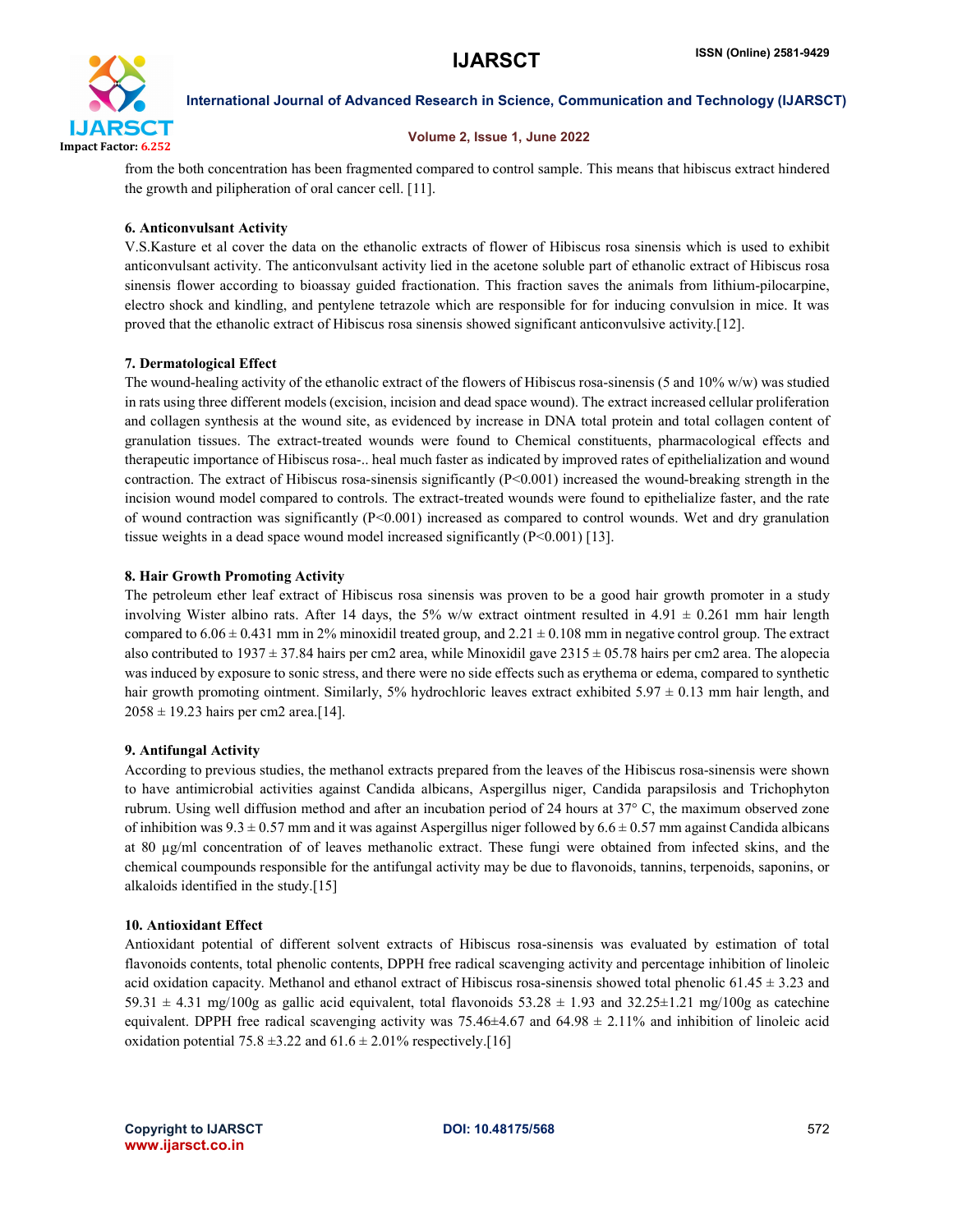

#### Volume 2, Issue 1, June 2022

#### 11. Anti-haemolytic Effect

The anti-haemolytic activity of Hibiscus rosa-sinensis flowers was investigated in vitro. The flower extract at various concentrations was incubated with erythrocytes and analysed for hydrogen peroxide induced hemolysis and lipid peroxidation as indices of erythrocyte damage. The extract significantly reduced hydrogen peroxide induced hemolysis and lipid peroxidation in vitro[17]

#### 12. Urinary Effect

The aqueous extract of flowers of Hibiscus rosa-sinensis was evaluated for antilithatic potential in vitro. The presence of calcium oxalate crystals was evaluated immediately and after 24 hrs. of stone induction. Crystal aggregation after 24 hrs. was inhibited by Hibiscus rosa-sinensis extract. The extract interfered with early stages of stone formation and may represent an alternative form of treatment and or prevention for urolithiasis [18].

#### 13. Antitussive Effect

The methanolic extract of Hibiscus rosa-sinensis was evaluated for antitussive activity in histamine chamber using citric acid (7.5%W/V) induced cough model. The methanolic extract of Hibiscus rosa-sinensis and codeine significantly decreased the number of coughing[19].

#### II. RESULT AND CONCLUSION

The current review discussed the chemical constituents, pharmacological effects and therapeutic importance of Hibiscus rosa-sinensis as a promising medicinal plant with wide range of pharmacological activities which could be utilized in several medical applications because of its effectiveness and safety. According to the obtain data it is conclude that the extract was hibiscus roesus have pharmacological activity. The plant is effective for herbal alternative to many disease such as antipyretic, antiparasitic, antimicrobial, Anti-inflammatory, hair growth promoting, wound healing activities, anticonvulsant, antioxidant, etc.

#### REFERENCES

- [1]. L, Bruna S, Lanteri S, Mercuri A, Portis E. An AFLP-based Assessment of the genetic diversity within Hibiscus rosa-sinensis and Its place within the Hibiscus genus complex. Scientia Horticulturae. 2010;123(3):372–378.
- [2]. MJ, Simbajon N, Carillo J, Borth WB, Freitas-Astúa J, Kitajima EW, et al. A cilevirus infects ornamental hibiscus in Hawaii. Archives Of Virology. 2013;158(11):2421–2424.
- [3]. Kumari OS, Rao NB, Reddy VK. Phyto-chemical analysis and anti-Microbial activity of Hibiscus rosa-sinensis. World Journal of Pharmacy and Pharmaceutical Sciences. 2015;4(5):766–771.
- [4]. Gomare KS, Mishra DN. FTIR spectroscopic analysis of phytochemical Extracts from Hibiscus rosa–sinensis L. used for hair disorder. International Journal of Recent Trends in Science and Technology. 2018;70–75.
- [5]. Shimizu N, Tomoda M, Suzuki 1, Takada K:Plant mucilage XLIII. A representive mucilage with biological activity from the leaves of hibiscus rosa sinensis. Biol Pharm. Buil 1993 Aug;16(8):735-739,
- [6]. Ragunathan, V., Sulochana, N., A new flavonol bioside from the flowers of Hibiscus vitifolius Linn. And its Hypoglycemic activity. Journal of Indian Chemical Society 1994; 71: 705–706
- [7]. Goyal M, Mathur R. Antimicrobial effects of Calendula Officinalis against human pathogenic microorganisms. J Herbal Med Tox 2011; 5(1): 97e101
- [8]. Tomar vivec Kannaujia P,jain.K.N.Dube K.s.:Antinoceptive and antiinflemmatory activity of leves of hibiscus rosa sinensis.Inernational Journal of research in ayurveda and Pharmacy.
- [9]. Sawarkar A R, Jangde C R, Thakre P D, Sonkusale P M, Jumde Pratibha: antipyretic activity of hibiscus rosa sinensis linn in rats. Indian journal of field veterinarians 2011;6(4):49-51.
- [10]. Nayak Shivnanda B, Sivachandra Raju, Rao chalapathi A.V,Orette F.A: Effects of hibiscus rosa sinensis on wound healing activity : a preclinical study in a sparague Dawley rat. International journal of lower extremity wounds 2007; 6:76-81.
- [11]. Hinaz MJ,Fayathri r,Priya VV,G enotoxicity of hibiscus rosa sinensis on oral cancer cell line.International journal of Phermaceuticals science Review and research.2017 ;44(4):21-23.